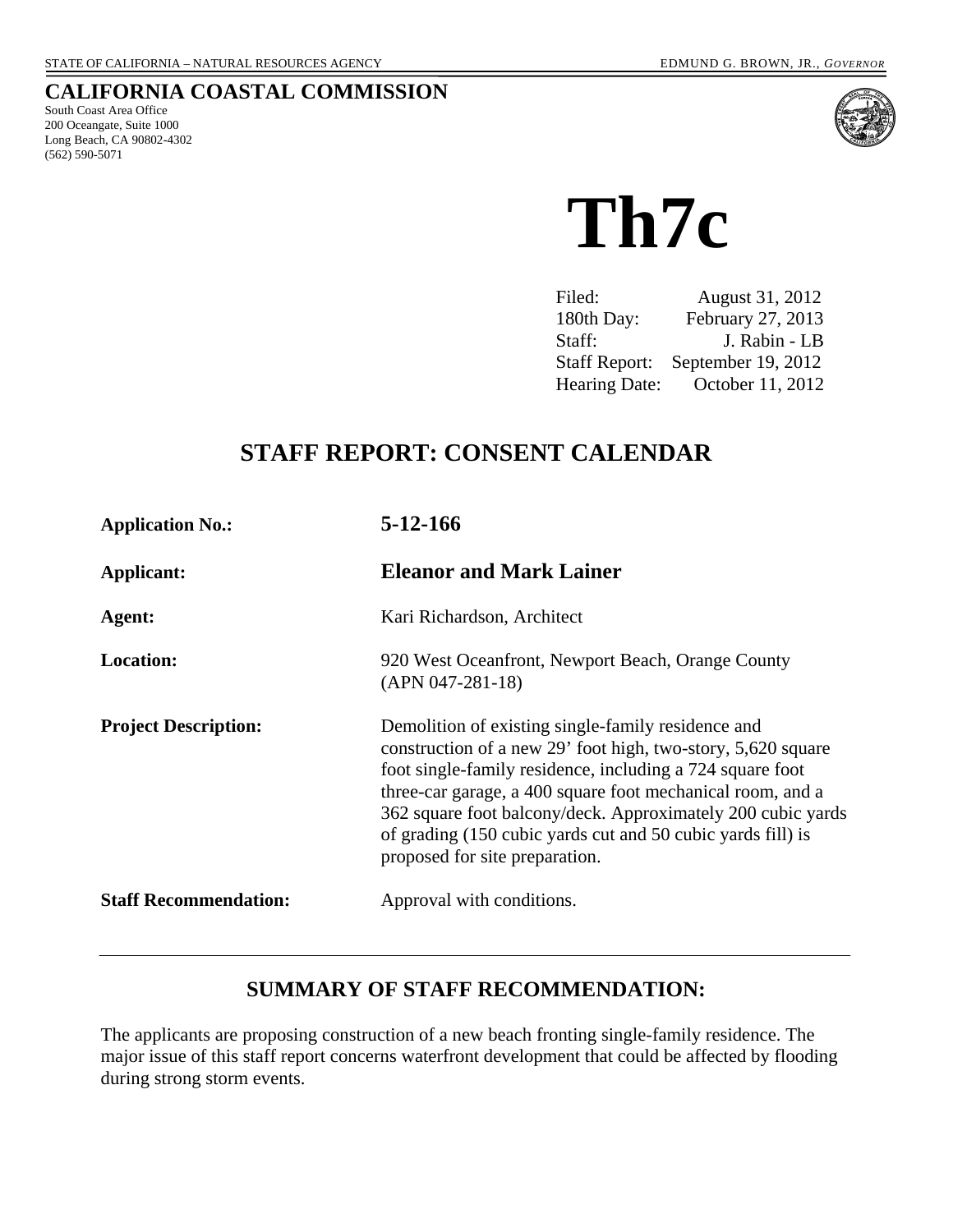Staff is recommending **approval** of the proposed project with **Seven (7) Special Conditions** regarding: **1)** assumption of risk; **2)** no future shoreline protective device; **3)** future development; **4)** conformance with the submitted drainage and run-off control plan; **5)** drought tolerant landscaping; **6)** storage of construction materials, mechanized equipment, and removal of construction debris; and **7)** a deed restriction against the property, referencing all of the Special Conditions contained in this staff report.

Section 30600(c) of the Coastal Act provides for the issuance of coastal development permits directly by the Commission in regions where the local government having jurisdiction does not have a certified Local Coastal Program. The City of Newport Beach only has a certified Land Use Plan and has not exercised the options provided in 30600(b) or 30600.5 to issue its own permits. Therefore, the Coastal Commission is the permit issuing entity and the standard of review is Chapter 3 of the Coastal Act. The certified Land Use Plan may be used for guidance.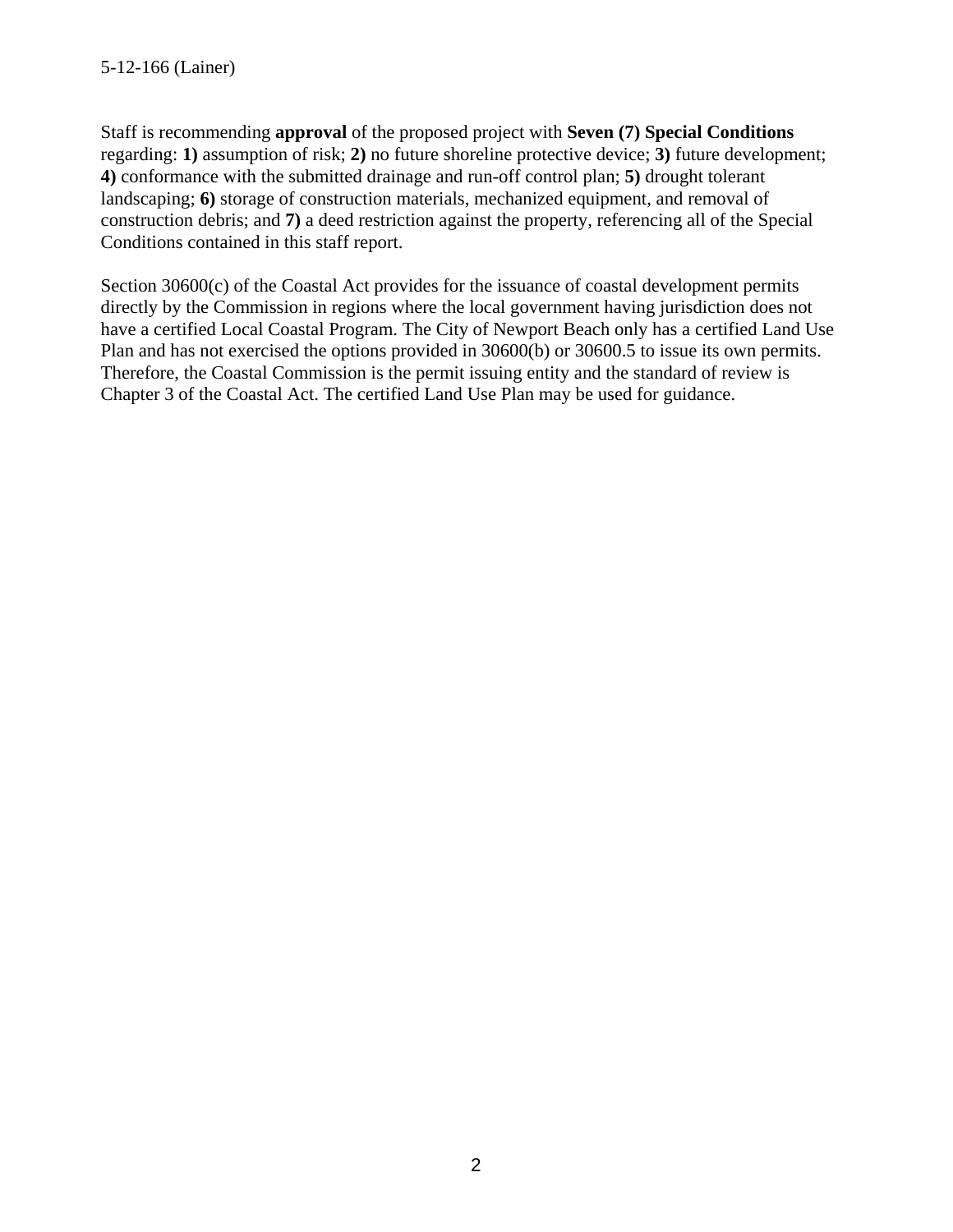# **TABLE OF CONTENTS**

### **APPENDICES**

Appendix A - Substantive File Documents

# **EXHIBITS**

Exhibit 1 - Vicinity Map Exhibit  $2 -$  Assessor's Parcel Map Exhibit 3 – Site Plan Exhibit 4 – Floor Plans Exhibit  $5$  – Elevations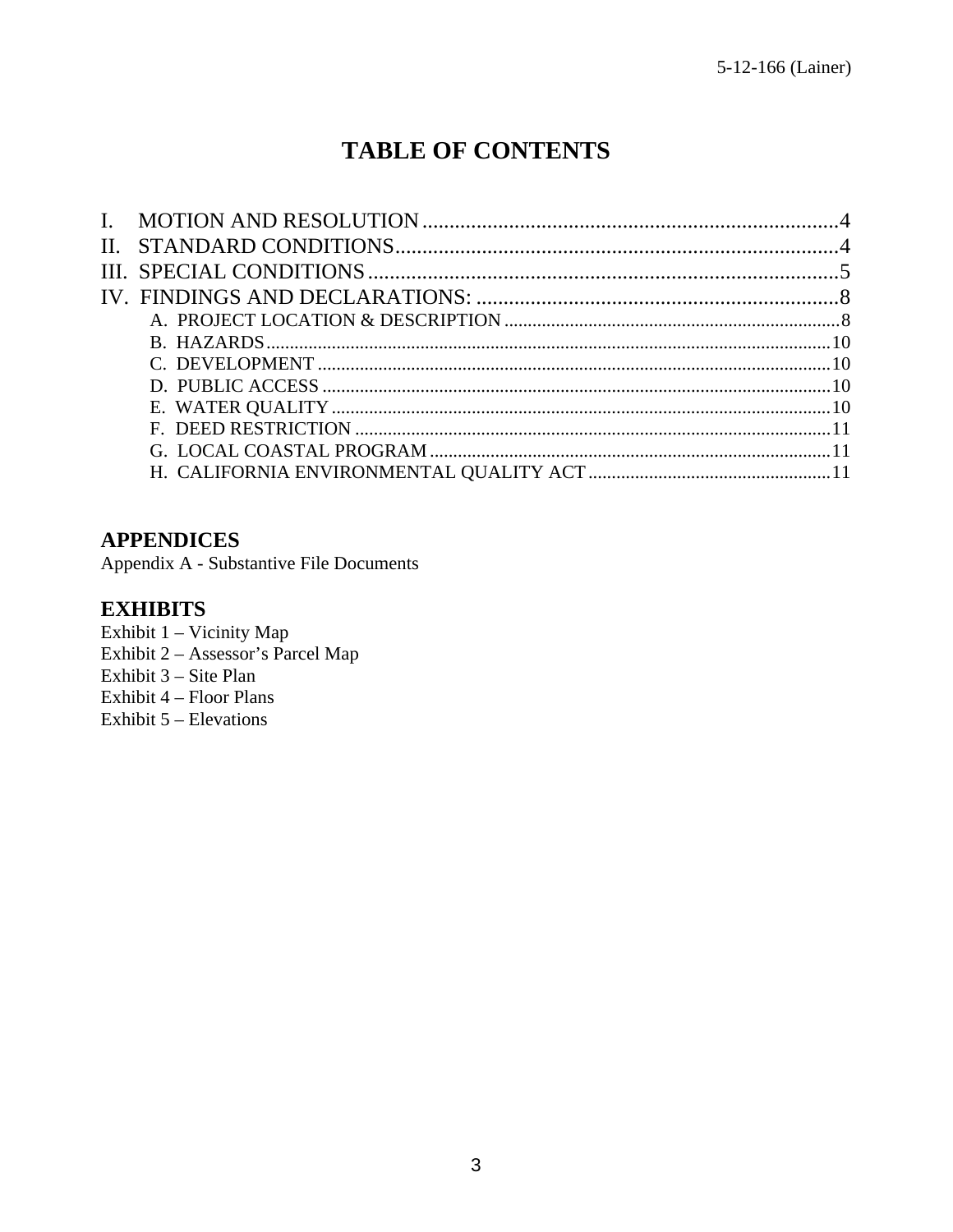### <span id="page-3-0"></span>**I. MOTION AND RESOLUTION**

#### **Motion:**

*I move that the Commission approve the coastal development permit applications included on the consent calendar in accordance with the staff recommendations.*

Staff recommends a **YES** vote. Passage of this motion will result in approval of all of the permits included on the consent calendar. The motion passes only by affirmative vote of a majority of the Commissioners present.

#### **Resolution:**

*The Commission hereby approves a coastal development permit for the proposed development and adopts the findings set forth below on grounds that the development as conditioned will be in conformity with the policies of Chapter 3 of the Coastal Act and will not prejudice the ability of the local government having jurisdiction over the area to prepare a Local Coastal Program conforming to the provisions of Chapter 3 of the Coastal Act. Approval of the permit complies with the California Environmental Quality Act because either 1) feasible mitigation measures and/or alternatives have been incorporated to substantially lessen any significant adverse effects of the development on the environment, or 2) there are no further feasible mitigation measures or alternatives that would substantially lessen any significant adverse impacts of the development on the environment.* 

#### <span id="page-3-1"></span>**II. STANDARD CONDITIONS**

This permit is granted subject to the following standard conditions:

- 1. **Notice of Receipt and Acknowledgment.** The permit is not valid and development shall not commence until a copy of the permit, signed by the permittee or authorized agent, acknowledging receipt of the permit and acceptance of the terms and conditions, is returned to the Commission office.
- 2. **Expiration.** If development has not commenced, the permit will expire two years from the date on which the Commission voted on the application. Development shall be pursued in a diligent manner and completed in a reasonable period of time. Application for extension of the permit must be made prior to the expiration date.
- 3. **Interpretation.** Any questions of intent or interpretation of any condition will be resolved by the Executive Director or the Commission.
- 4. **Assignment.** The permit may be assigned to any qualified person, provided assignee files with the Commission an affidavit accepting all terms and conditions of the permit.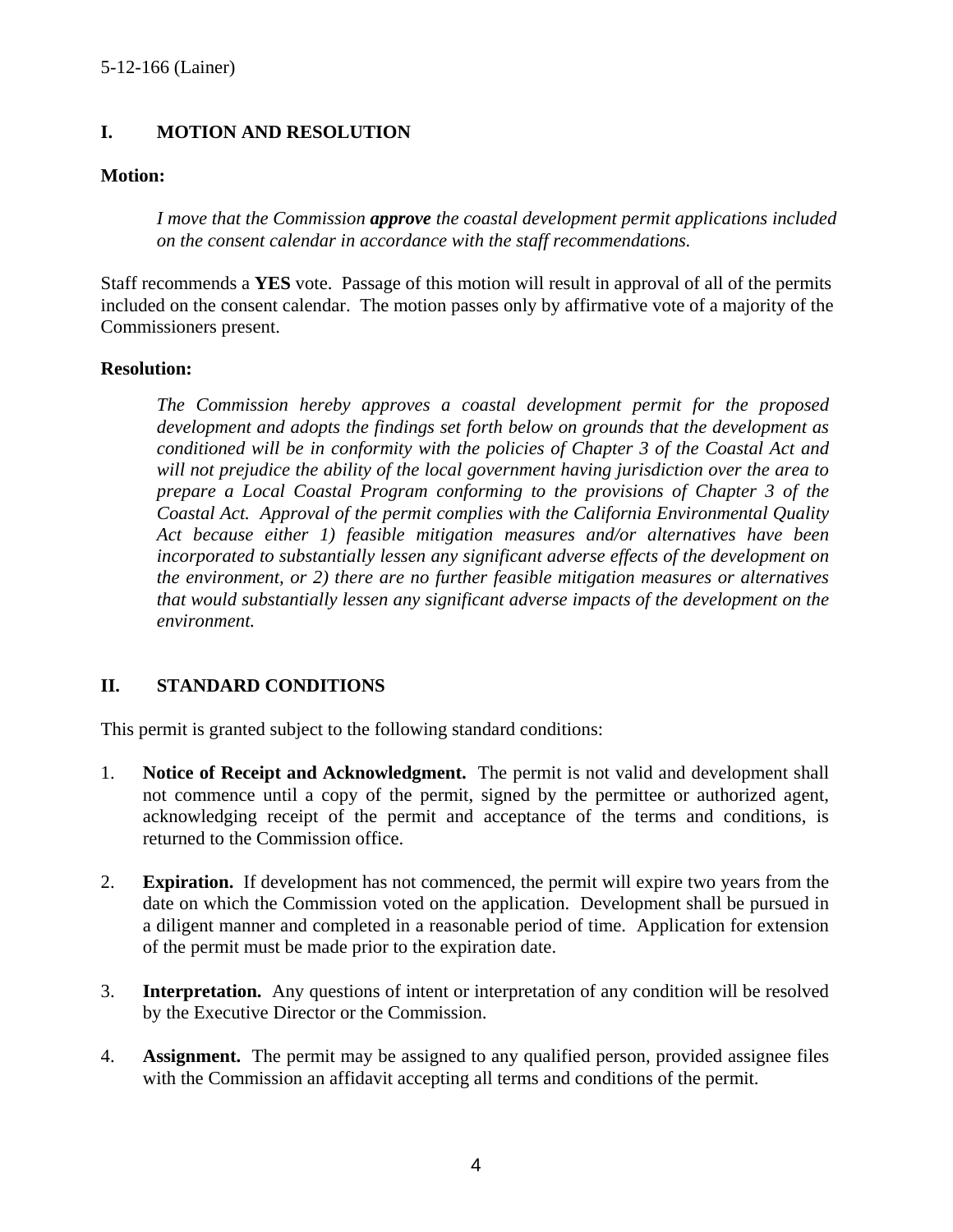5. **Terms and Conditions Run with the Land.** These terms and conditions shall be perpetual, and it is the intention of the Commission and the permittee to bind all future owners and possessors of the subject property to the terms and conditions.

### <span id="page-4-0"></span>**III. SPECIAL CONDITIONS**

This permit is granted subject to the following **Special Conditions:**

1. **Assumption of Risk, Waiver of Liability and Indemnity**.By acceptance of this permit, the applicants acknowledge and agree (i) that the site may be subject to hazards from waves, erosion, storm conditions, liquefaction, flooding, and sea level rise; (ii) to assume the risks to the applicants and the property that is the subject of this permit of injury and damage from such hazards in connection with this permitted development; (iii) to unconditionally waive any claim of damage or liability against the Commission, its officers, agents, and employees for injury or damage from such hazards; and (iv) to indemnify and hold harmless the Commission, its officers, agents, and employees with respect to the Commission's approval of the project against any and all liability, claims, demands, damages, costs (including costs and fees incurred in defense of such claims), expenses, and amounts paid in settlement arising from any injury or damage due to such hazards.

#### 2. **No Future Shoreline Protective Device**

- A. By acceptance of this permit, the applicants and landowner agrees, on behalf of themselves and all other successors and assigns, that no shoreline protective device(s) shall ever be constructed to protect the development approved pursuant to Coastal Development Permit No. 5-12-166 including, but not limited to, the residence, garage, foundations, and patio, and any future improvements, in the event that the development is threatened with damage or destruction from waves, erosion, storm conditions, liquefaction, flooding, sea level rise, or any other coastal hazards in the future. By acceptance of this permit, the applicants and landowner hereby waives, on behalf of themselves and all successors and assigns, any rights to construct such devices that may exist under Public Resources Code Section 30235.
- B. By acceptance of this permit, the applicants and landowner further agree, on behalf of themselves and all successors and assigns, that the landowner(s) shall remove the development authorized by this permit, including the residence, garage, foundations, and patio, if any government agency has ordered that the structure is not to be occupied due to any of the hazards identified above. In the event that portions of the development fall to the beach before they are removed, the landowner(s) shall remove all recoverable debris associated with the development from the beach and ocean and lawfully dispose of the material in an approved disposal site. Such removal shall require a coastal development permit.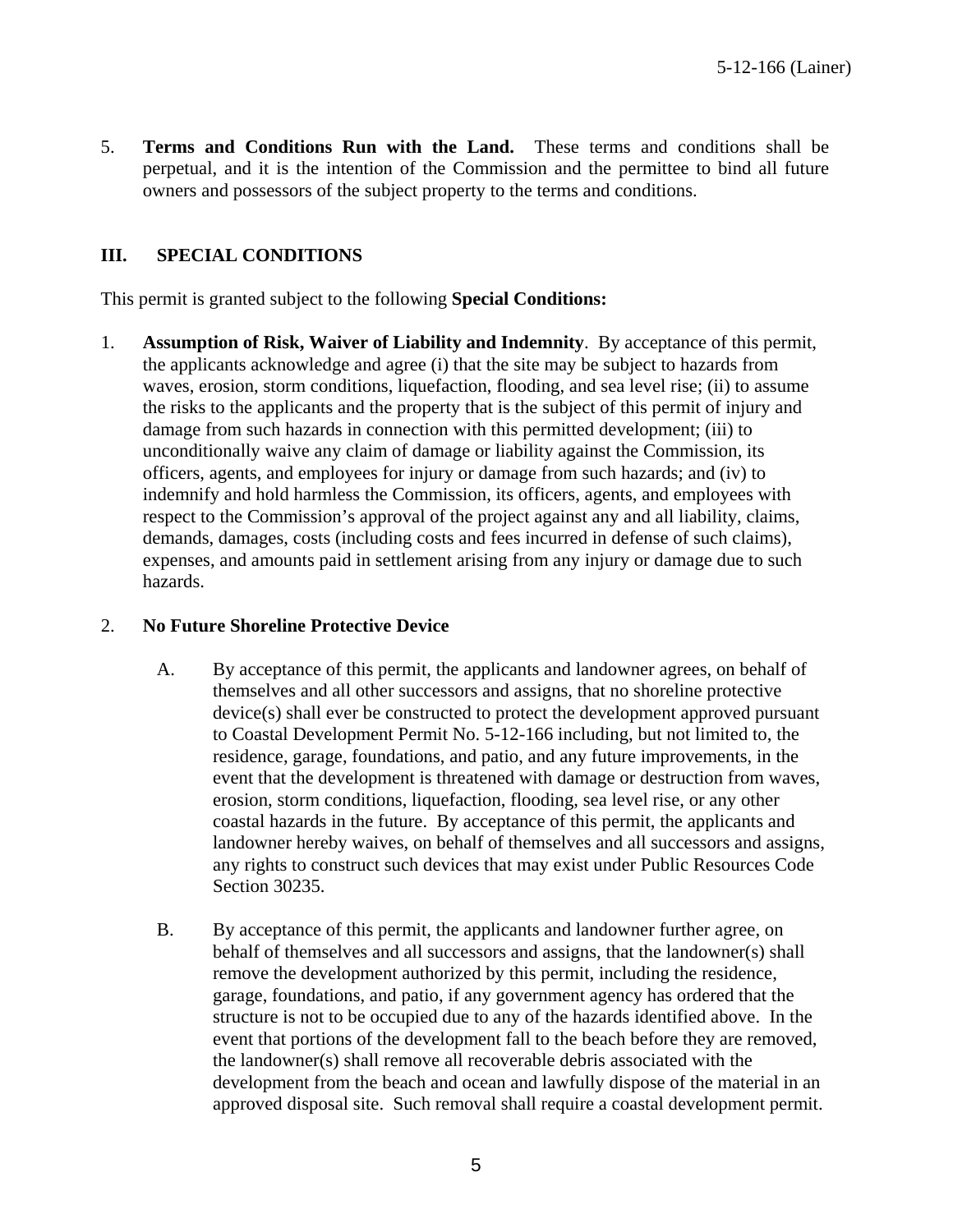- **3. Future Development.** This permit is only for the development described in Coastal Development Permit No. 5-12-166. Pursuant to Title 14 California Code of Regulations Section 13250(b)(6), the exemptions otherwise provided in Public Resources Code Section 30610(a) shall not apply to the development governed by Coastal Development Permit No. 5-12-166. Accordingly, any future improvements to the single-family house authorized by this permit, including but not limited to repair and maintenance identified as requiring a permit in Public Resources Section 30610(d) and Title 14 California Code of Regulations Sections 13252(a)-(b), shall require an amendment to Permit No. 5-12-166 from the Commission or shall require an additional coastal development permit from the Commission or from the applicable certified local government.
- 4. **Conformance with the submitted drainage and run-off control plan.** The applicants shall conform with the grading plan received on July 26, 2012 showing roof drainage and runoff from all impervious areas directed to deck drains, a bottomless trench drain and permeable pavement wherever possible. Any proposed changes to the approved plan shall be reported to the Executive Director. No changes to the approved plan shall occur without a Commission amendment to this coastal development permit unless the Executive Director determines that no amendment is legally required.

### **5. Drought Tolerant Landscaping**

- **A. PRIOR TO ISSUANCE OF THE COASTAL DEVELOPMENT PERMIT**, the applicants shall submit, in a form and content acceptable to the Executive Director, two (2) full size sets of final landscaping plans prepared by an appropriately licensed professional which demonstrates the following:
	- (1) The plan shall demonstrate that:
		- (a) All planting shall provide 90 percent coverage within 90 days and shall be repeated if necessary to provide such coverage;
		- (b) All plantings shall be maintained in good growing condition throughout the life of the project, and whenever necessary, shall be replaced with new plant materials to ensure continued compliance with the landscape plan;
		- (c) Landscaped areas not occupied by hardscape shall be planted and maintained for erosion control and water quality protection. To minimize the need for irrigation and minimize encroachment of nonnative plant species into adjacent or nearby native plant areas, all landscaping shall consist of native and/or drought tolerant noninvasive plant species. No plant species listed as problematic and/or invasive by the California Native Plant Society ([http://www.CNPS.org/\)](http://www.cnps.org/), the California Invasive Plant Council (formerly the California Exotic Pest Plant Council) [\(http://www.cal-](http://www.cal-ipc.org/)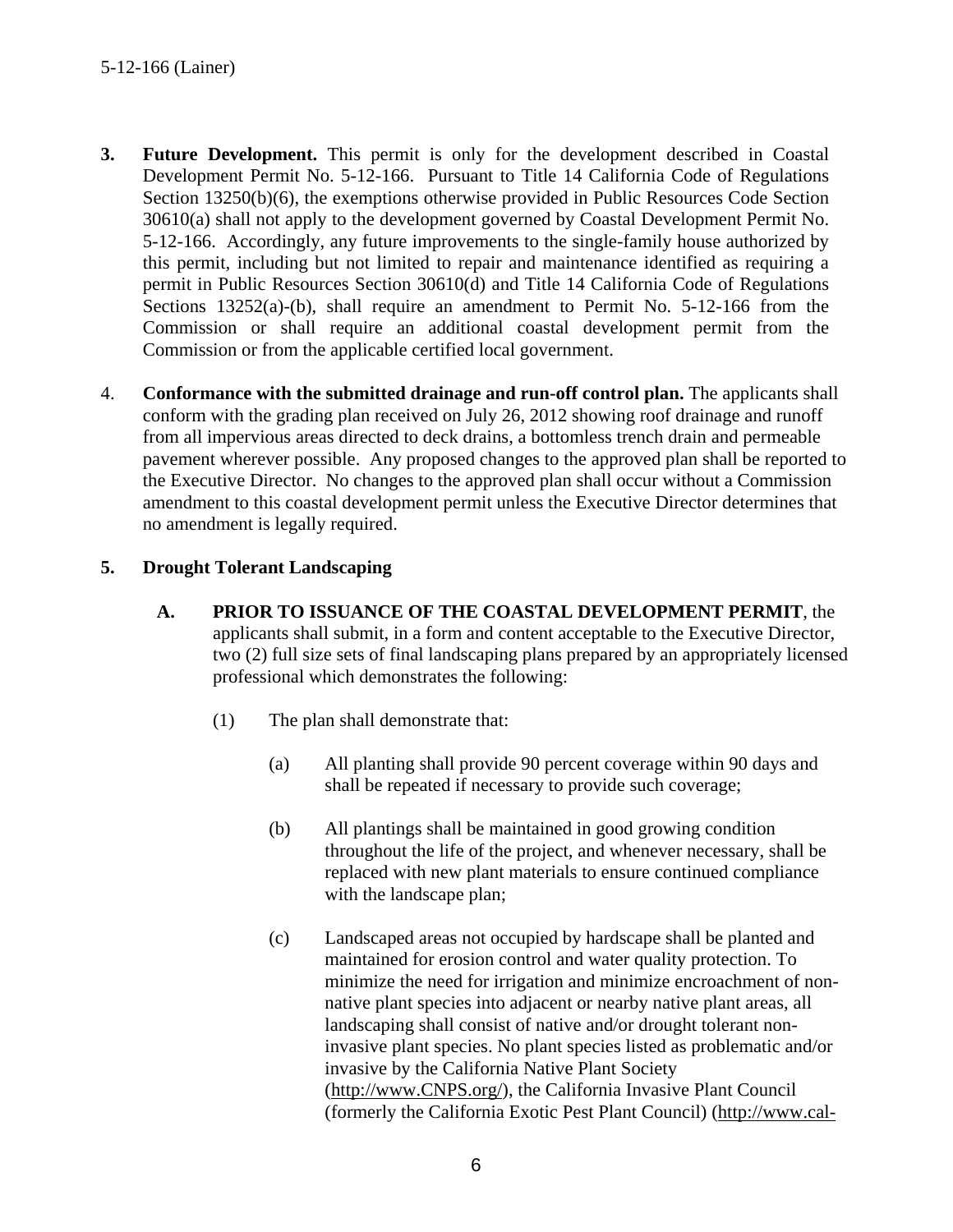ipc.org/), or as may be identified from time to time by the State of California shall be employed or allowed to naturalize or persist on the site. No plant species listed as a 'noxious weed' by the State of California or the U.S. Federal Government shall be utilized within the property. All plants shall be low or very low water plants as identified by California Department of Water Resources ([http://www.water.ca.gov/wateruseefficiency/docs/wucols00.pdf\)](http://www.water.ca.gov/wateruseefficiency/docs/wucols00.pdf). Any existing landscaping that doesn't meet the above requirements shall be removed**.** 

- (2) The plan shall include, at a minimum, the following components:
	- (a) A map showing the type, size, and location of all plant materials that will be on the developed site, the irrigation system, topography of the developed site, and all other landscape features, and
	- (b) a schedule for installation of plants.
- **B.** The permittees shall undertake development in accordance with the approved plan. Any proposed changes to the approved final plan shall be reported to the Executive Director. No changes to the approved final plans shall occur without a Commission amendment to this coastal development permit unless the Executive Director determines that no amendment is required.

#### **6. Storage of Construction Materials, Mechanized Equipment and Removal of Construction Debris**

The permittee shall comply with the following construction-related requirements:

- (a) No demolition or construction materials, debris, or waste shall be placed or stored where it may enter sensitive habitat, receiving waters or a storm drain, or be subject to wave, wind, rain, or tidal erosion and dispersion.
- (b) No demolition or construction equipment, materials, or activity shall be placed in or occur in any location that would result in impacts to environmentally sensitive habitat areas, streams, wetlands or their buffers.
- (c) Any and all debris resulting from demolition or construction activities shall be removed from the project site within 24 hours of completion of the project.
- (d) Demolition or construction debris and sediment shall be removed from work areas each day that demolition or construction occurs to prevent the accumulation of sediment and other debris that may be discharged into coastal waters.
- (e) All trash and debris shall be disposed in the proper trash and recycling receptacles at the end of every construction day.
- (f) The applicant shall provide adequate disposal facilities for solid waste, including excess concrete, produced during demolition or construction.
- (g) Debris shall be disposed of at a legal disposal site or recycled at a recycling facility. If the disposal site is located in the coastal zone, a coastal development permit or an amendment to this permit shall be required before disposal can take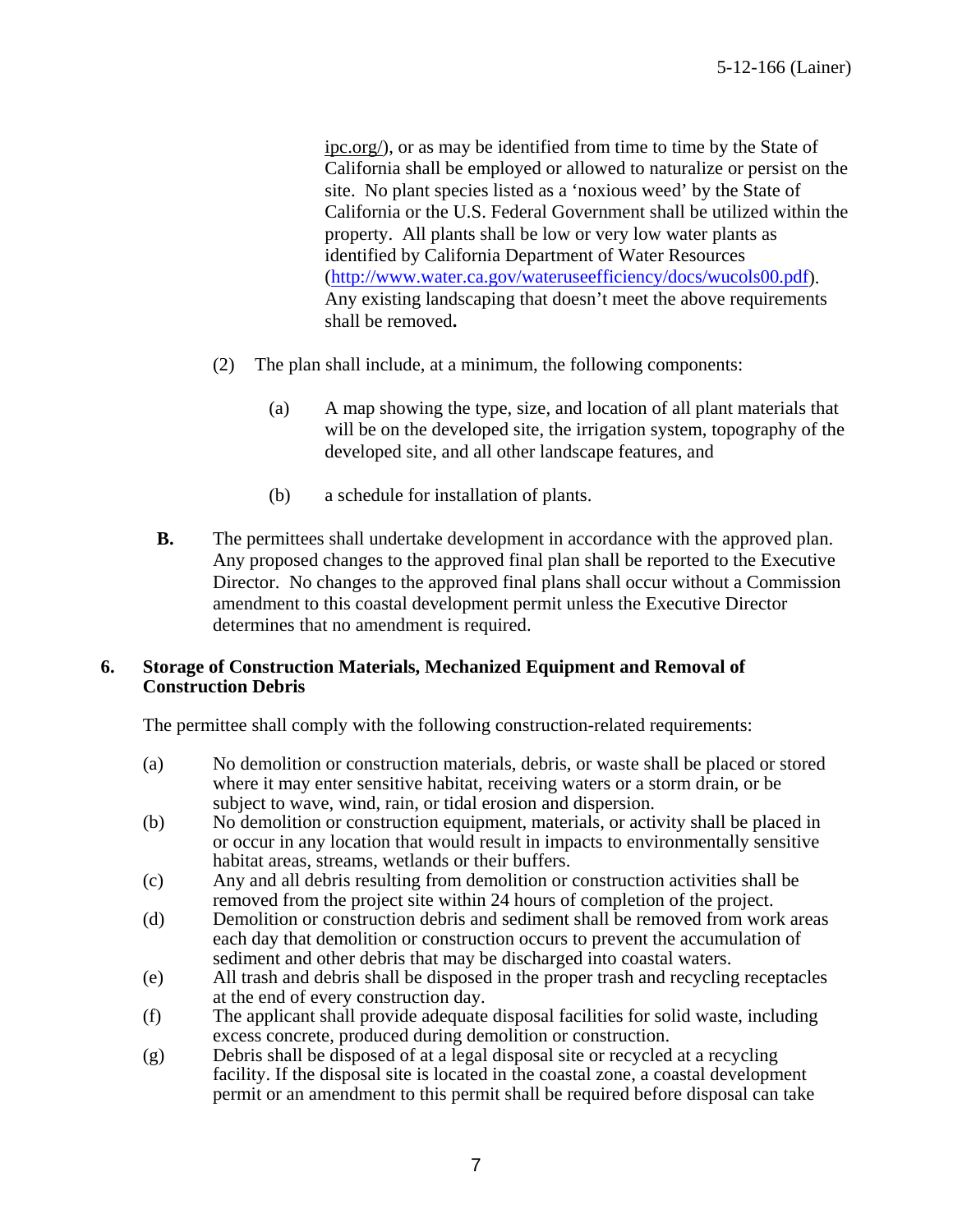place unless the Executive Director determines that no amendment or new permit is legally required.

- (h) All stock piles and construction materials shall be covered, enclosed on all sides, shall be located as far away as possible from drain inlets and any waterway, and shall not be stored in contact with the soil.
- (i) Machinery and equipment shall be maintained and washed in confined areas specifically designed to control runoff. Thinners or solvents shall not be discharged into sanitary or storm sewer systems.
- (j) The discharge of any hazardous materials into any receiving waters shall be prohibited.
- (k) Spill prevention and control measures shall be implemented to ensure the proper handling and storage of petroleum products and other construction materials. Measures shall include a designated fueling and vehicle maintenance area with appropriate berms and protection to prevent any spillage of gasoline or related petroleum products or contact with runoff. The area shall be located as far away from the receiving waters and storm drain inlets as possible.
- (l) Best Management Practices (BMPs) and Good Housekeeping Practices (GHPs) designed to prevent spillage and/or runoff of demolition or construction-related materials, and to contain sediment or contaminants associated with demolition or construction activity, shall be implemented prior to the on-set of such activity.
- (m) All BMPs shall be maintained in a functional condition throughout the duration of construction activity.
- **7. Deed Restriction.** PRIOR TO ISSUANCE OF THE COASTAL DEVELOPMENT PERMIT, the applicant shall submit to the Executive Director for review and approval documentation demonstrating that the landowner(s) have executed and recorded against the parcel(s) governed by this permit a deed restriction, in a form and content acceptable to the Executive Director: (1) indicating that, pursuant to this permit, the California Coastal Commission has authorized development on the subject property, subject to terms and conditions that restrict the use and enjoyment of that property; and (2) imposing the Special Conditions of this permit as covenants, conditions and restrictions on the use and enjoyment of the Property. The deed restriction shall include a legal description of the entire parcel or parcels governed by this permit. The deed restriction shall also indicate that, in the event of an extinguishment or termination of the deed restriction for any reason, the terms and conditions of this permit shall continue to restrict the use and enjoyment of the subject property so long as either this permit or the development it authorizes, or any part, modification, or amendment thereof, remains in existence on or with respect to the subject property.

# <span id="page-7-0"></span>**IV. FINDINGS AND DECLARATIONS:**

### <span id="page-7-1"></span>**A. PROJECT LOCATION AND DESCRIPTION**

The subject site is located at 920 West Oceanfront in the City of Newport Beach, Orange County **(Exhibits #1-2)**. The lot size is 4,100 square feet. The city's certified Land Use Plan (LUP) designates the site as Single-Unit Residential and the proposed project adheres to this designation. The project is located within an existing urban residential area on the Balboa Peninsula between the Newport Pier and the Balboa Pier.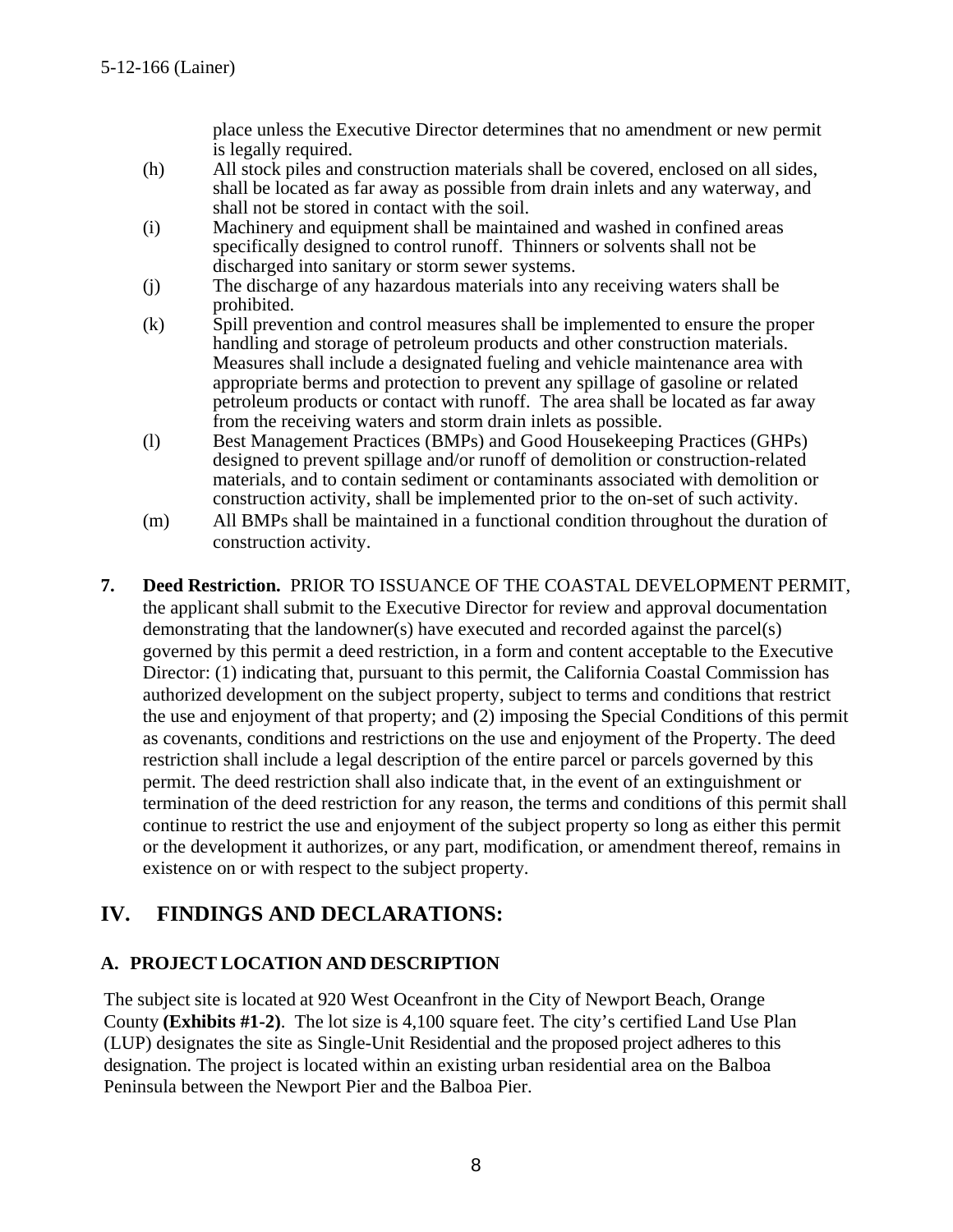The site is a beachfront lot located between the first public road and the sea. There is a wide sandy beach (approximately 450 feet wide) between the subject property and the Pacific Ocean. Due to its oceanfront location, the project site may be potentially exposed to the hazard of wave up rush during a severe storm event.

The applicant is proposing to demolish an existing single family residence and construct a new 29' foot high, two-story, 5,620 square foot single family residence, including a 724 square foot threecar garage, a 400 square foot mechanical room, and a 362 square foot balcony/deck. **(Exhibits #3- 5)**. In addition, the project consists of hardscape improvements, including concrete walkways, a patio, and property line walls and fences. Approximately 200 cubic yards of grading (150 cubic yards cut and 50 cubic yards fill) is proposed for site preparation.

**Previous permit history:** On January 11, 2006, the Commission approved Coastal Development Permit 5-05-433 for the same applicants to demolish the existing single family residence and build a 4,493 square foot, two-story single-family residence on the subject site. The applicants chose not to proceed with that project and the permit was never issued. The applicants later changed architects, redesigned the project, and filed a new application for a Coastal Development Permit to build the proposed project.

The proposed project will not have an adverse effect on public access. The project site is located along the portion of Oceanfront bordered by the City's paved beachfront public lateral access way (boardwalk). The Commission has found through previous permit actions in this area that the City's setback in this area is acceptable for maintaining public access. The proposed project is consistent with the City's 8-foot required setback from the seaward property line. Vertical public access to this beach is available at the end of Tenth Street, approximately 240 feet west of the site, and at the end of Ninth Street, approximately 230 feet east of the site. Lateral public access is available along the boardwalk and the wide sandy beach seaward of the subject site.

The applicant is proposing water quality improvements as part of the project, including directing runoff to an underground drainage system that empties into a bottomless trench drain running across the rear (alley-facing) width of the property. There will also be a small amount (30 square feet) of permeable gravel rings in the concrete walkways to allow on-site infiltration of runoff. The Commission imposes **Special Condition 4** to ensure that the applicant complies with the submitted drainage and run-off control plan shown on the grading plan to minimize the effects of the development on biological productivity and water quality. Any vegetated landscaped areas located on site shall consist only of native plants or non-native drought tolerant**,** low or very low water plants, which are non-invasive. **Special Condition 5** specifies these requirements.

The placement of vegetation that is considered to be invasive could supplant native vegetation and should not be allowed. Invasive plants have the potential to overcome native plants and spread quickly. Invasive plants are generally those identified by the California Invasive Plant Council ([http://www.cal-ipc.org/\)](http://www.cal-ipc.org/) and California Native Plant Society ([www.CNPS.org](http://www.cnps.org/)) in their publications.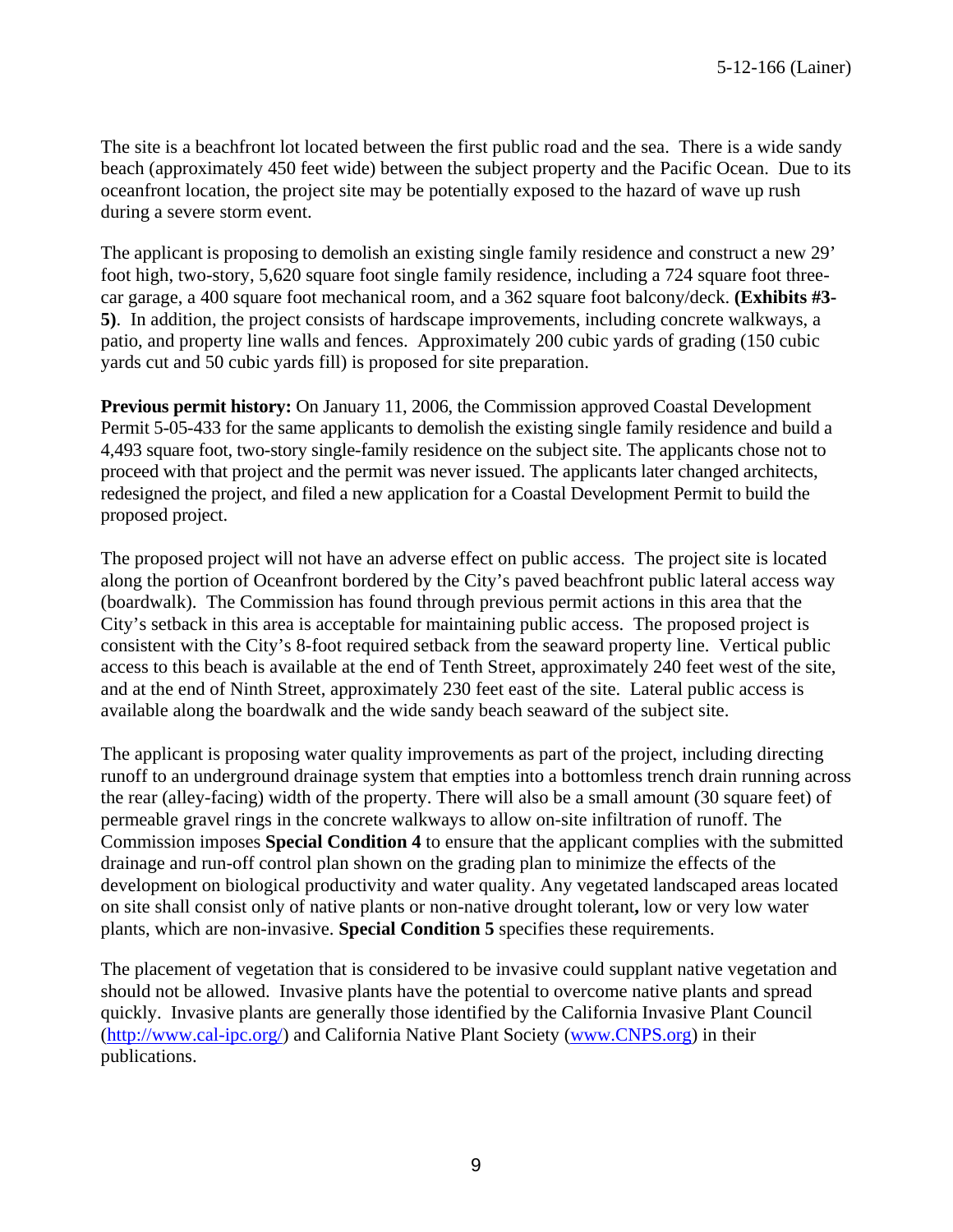Furthermore, any plants in the landscaping plan should be drought tolerant to minimize the use of water. The term drought tolerant is equivalent to the terms 'low water use' and 'very low water use' as defined and used by "A Guide to Estimating Irrigation Water Needs of Landscape Plantings in California" prepared by University of California Cooperative Extension and the California Department of Water Resources dated August 2000 available at: [www.water.ca.gov/wateruseefficiency/docs/wucols00.pdf](http://www.water.ca.gov/wateruseefficiency/docs/wucols00.pdf)

# <span id="page-9-0"></span>**B. HAZARDS**

Development adjacent to the ocean is inherently hazardous. Development which may require a protective device in the future cannot be allowed due to the adverse impacts such devices have upon, among other things, public access, visual resources and shoreline processes. To minimize the project's impact on shoreline processes, and to minimize risks to life and property, the development has been conditioned to: require an appropriate setback from the water; require a drainage and run-off control plan to direct, treat, and minimize the flow of water offsite; prohibit construction of protective devices (such as a seawall) in the future; and to require that the landowner and any successor-in-interest assume the risk of undertaking the development. As conditioned, the Commission finds that the development conforms to the requirements of Sections 30235 and 30253 of the Coastal Act regarding the siting of development in hazardous locations.

# <span id="page-9-1"></span>**C. DEVELOPMENT**

The development is located within an existing developed area and is compatible with the character and scale of the surrounding area. However, the proposed project raises concerns that future development of the project site potentially may result in a development which is not consistent with the Chapter 3 policies of the Coastal Act. To assure that future development is consistent with the Chapter 3 policies of the Coastal Act, the Commission finds that a future improvements **Special Condition 3** be imposed. As conditioned the development conforms with the Chapter 3 policies of the Coastal Act.

### <span id="page-9-2"></span>**D. PUBLIC ACCESS**

The proposed development will not affect the public's ability to gain access to, and/or to use the coast and nearby recreational facilities. Therefore, as proposed the development, as conditioned, conforms with Sections 30210 through 30214, Sections 30220 through 30224, and 30252 of the Coastal Act.

# <span id="page-9-3"></span>**E. WATER QUALITY**

The proposed development has a potential for a discharge of polluted run-off from the project site into coastal waters. The development, as proposed and as conditioned, incorporates design features to minimize the effect of construction and post-construction activities on the marine environment. These design features include, but are not limited to, the appropriate management of equipment and construction materials, reducing run-off through the use of permeable surfaces, the use of noninvasive drought tolerant vegetation to reduce and treat the runoff discharged from the site, and for the use of post-construction best management practices to minimize the project's adverse impact on coastal waters. Therefore, the Commission finds that the proposed development, as conditioned,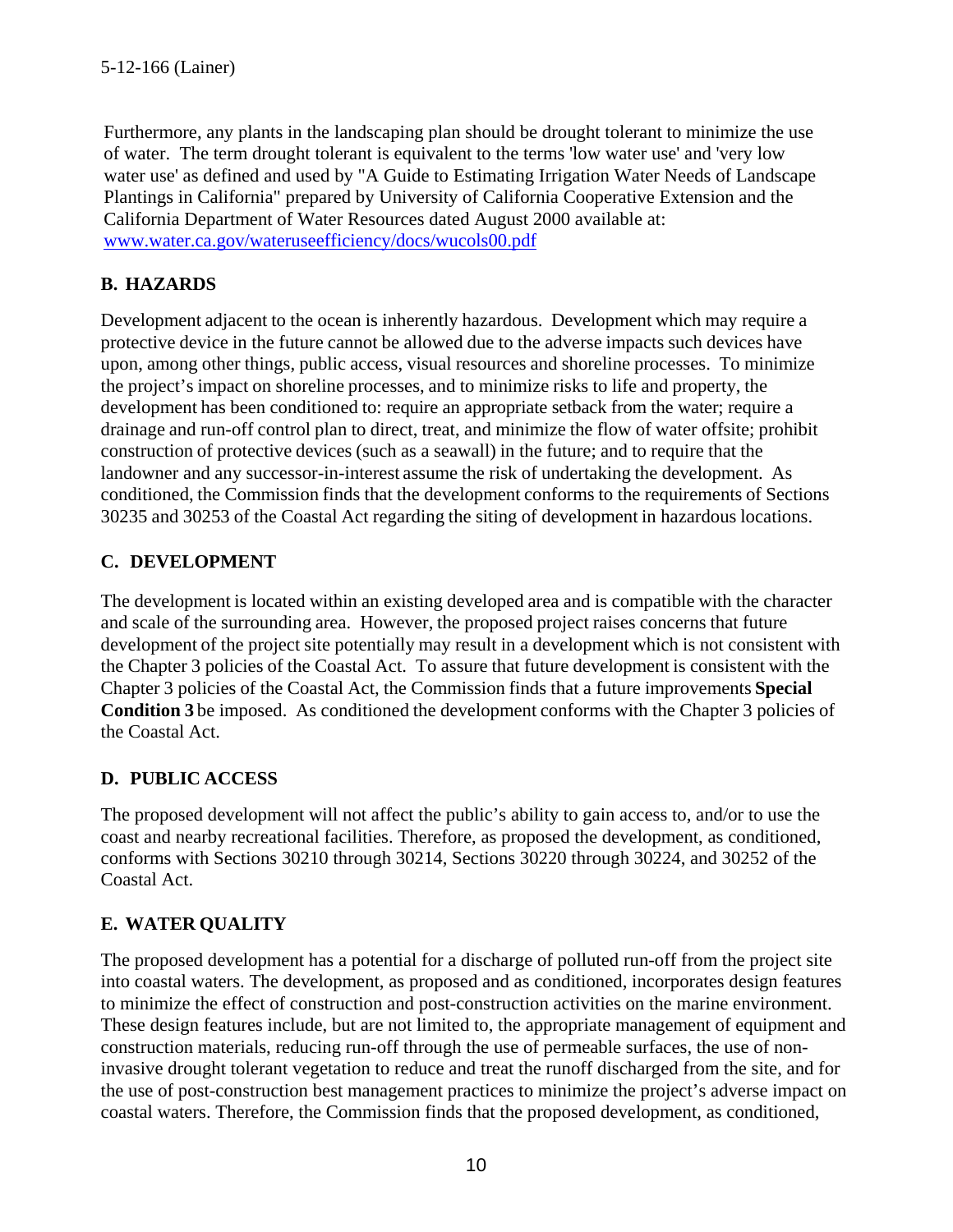conforms with Sections 30230 and 30231 of the Coastal Act regarding the protection of water quality to promote the biological productivity of coastal waters and to protect human health.

#### <span id="page-10-0"></span>**F. DEED RESTRICTION**

To ensure that any prospective future owners of the property are made aware of the applicability of the conditions of this permit, the Commission imposes one additional condition requiring that the property owner record a deed restriction against the property, referencing all of the above Special Conditions of this permit and imposing them as covenants, conditions and restrictions on the use and enjoyment of the Property. Thus, as conditioned, this permit ensures that any prospective future owner will receive actual notice of the restrictions and/or obligations imposed on the use and enjoyment of the land, including the risks of the development and/or hazards to which the site is subject, and the Commission's immunity from liability.

### <span id="page-10-1"></span>**G. LOCAL COASTAL PROGRAM**

Coastal Act Section 30604(a) states that, prior to certification of a local coastal program ("LCP"), a coastal development permit can only be issued upon a finding that the proposed development is in conformity with Chapter 3 of the Act and that the permitted development will not prejudice the ability of the local government to prepare an LCP that is in conformity with Chapter 3. The Land Use Plan for the City of Newport Beach was effectively certified on May 19, 1982. The certified LUP was updated on October 2005. As conditioned, the proposed development is consistent with Chapter 3 of the Coastal Act and with the certified Land Use Plan for the area. Approval of the project, as conditioned, will not prejudice the ability of the local government to prepare an LCP that is in conformity with the provisions of Chapter 3 of the Coastal Act.

### <span id="page-10-2"></span>**H. CALIFORNIA ENVIRONMENTAL QUALITY ACT (CEQA)**

As conditioned, there are no feasible alternatives or additional feasible mitigation measures available that would substantially lessen any significant adverse effect that the activity may have on the environment. Therefore, the Commission finds that the proposed project, as conditioned to mitigate the identified impacts, is the least environmentally damaging feasible alternative and can be found consistent with the requirements of the Coastal Act to conform to CEQA.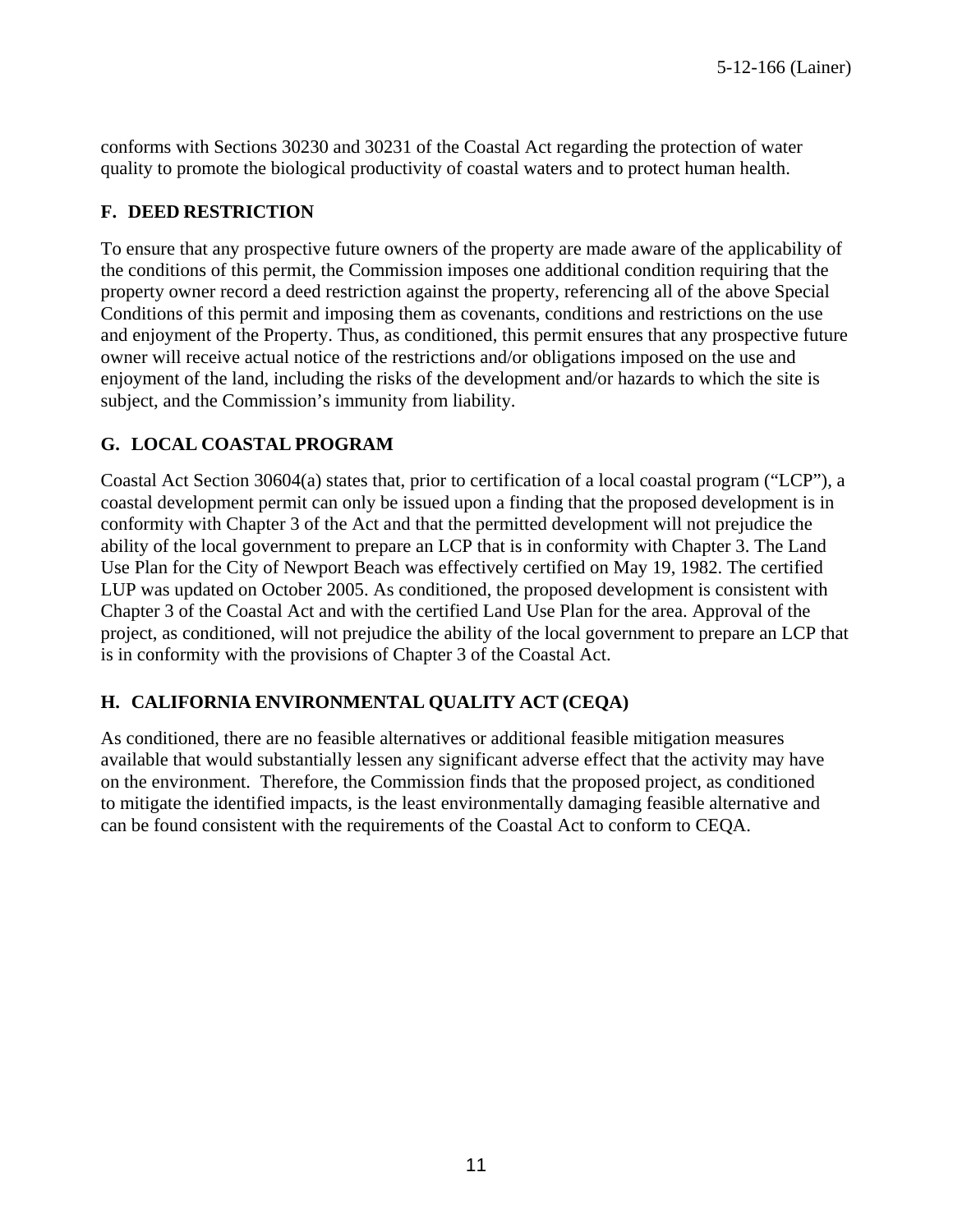# **APPENDIX A**

**Substantive File Documents:** City of Newport Beach Approval-in-Concept No. 1259-2005, dated June 11, 2012; Coastal Development Permit Application File No. 5-05-433; Geotechnical Engineering Update Report, Lainer Residence Located At 920 W. Oceanfront, Newport Beach, California (Project No. G-2494-01) dated July 24, 2012 by Geotechnical Solutions, Inc.; Coastal Hazard and Wave Run-up Study, 920 West Oceanfront, Newport Beach, Prepared for Mr. & Mrs. Lainer, dated May 18, 2012 by GeoSoils, Inc.; City of Newport Beach Certified Land Use Plan.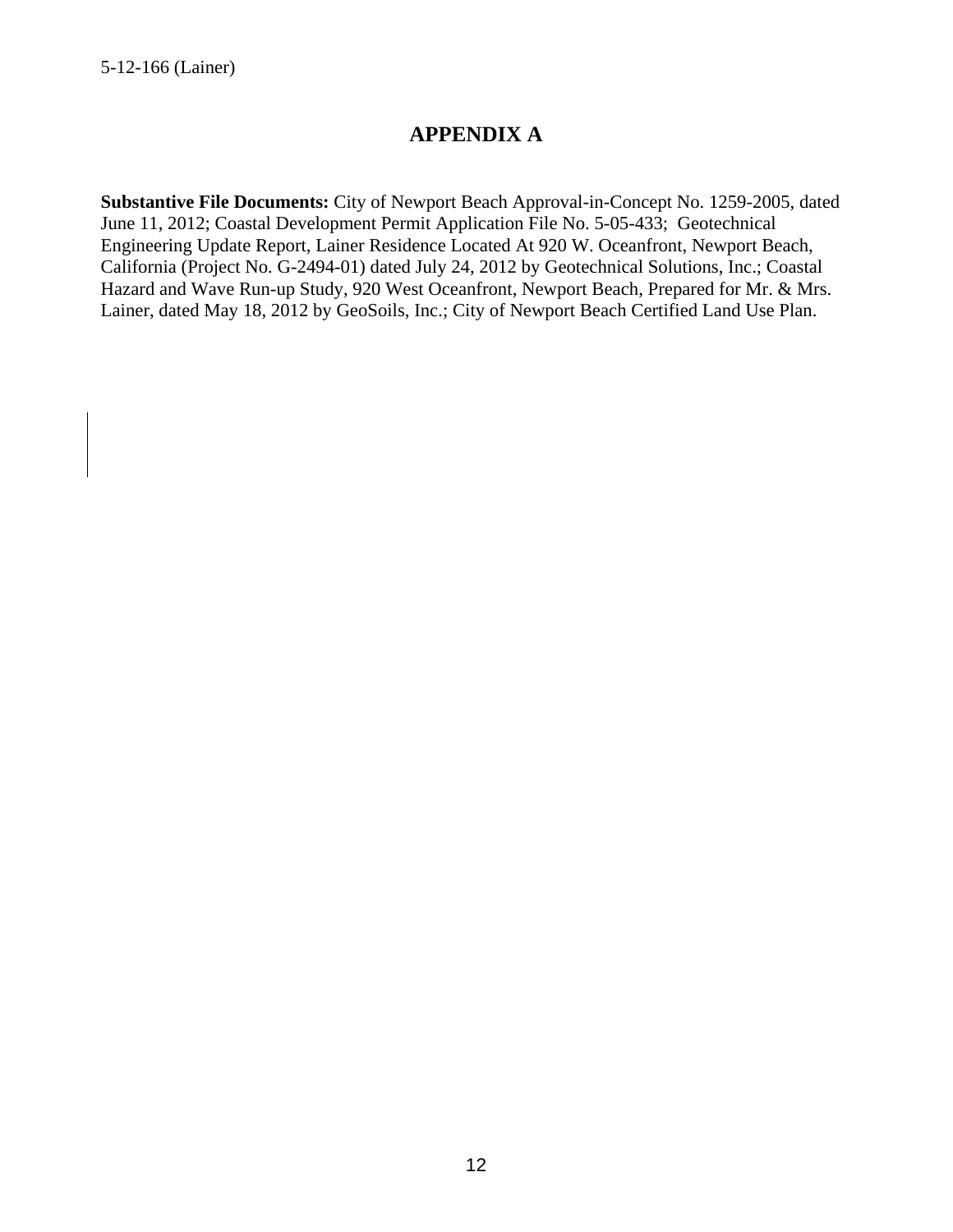



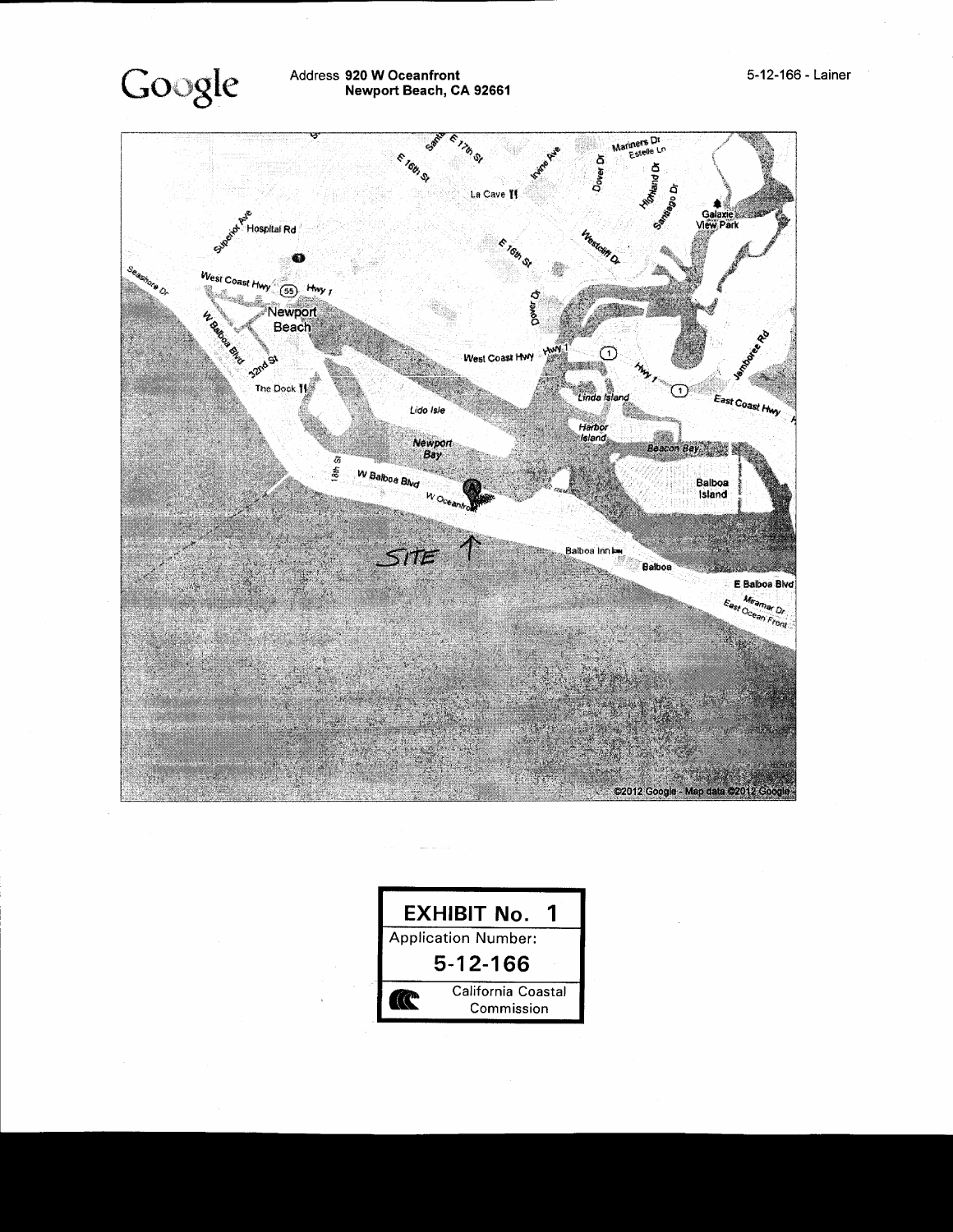62



Application Number: EXHIBIT No. 5-12-166 California Coastal Commission  $\boldsymbol{\mathsf{N}}$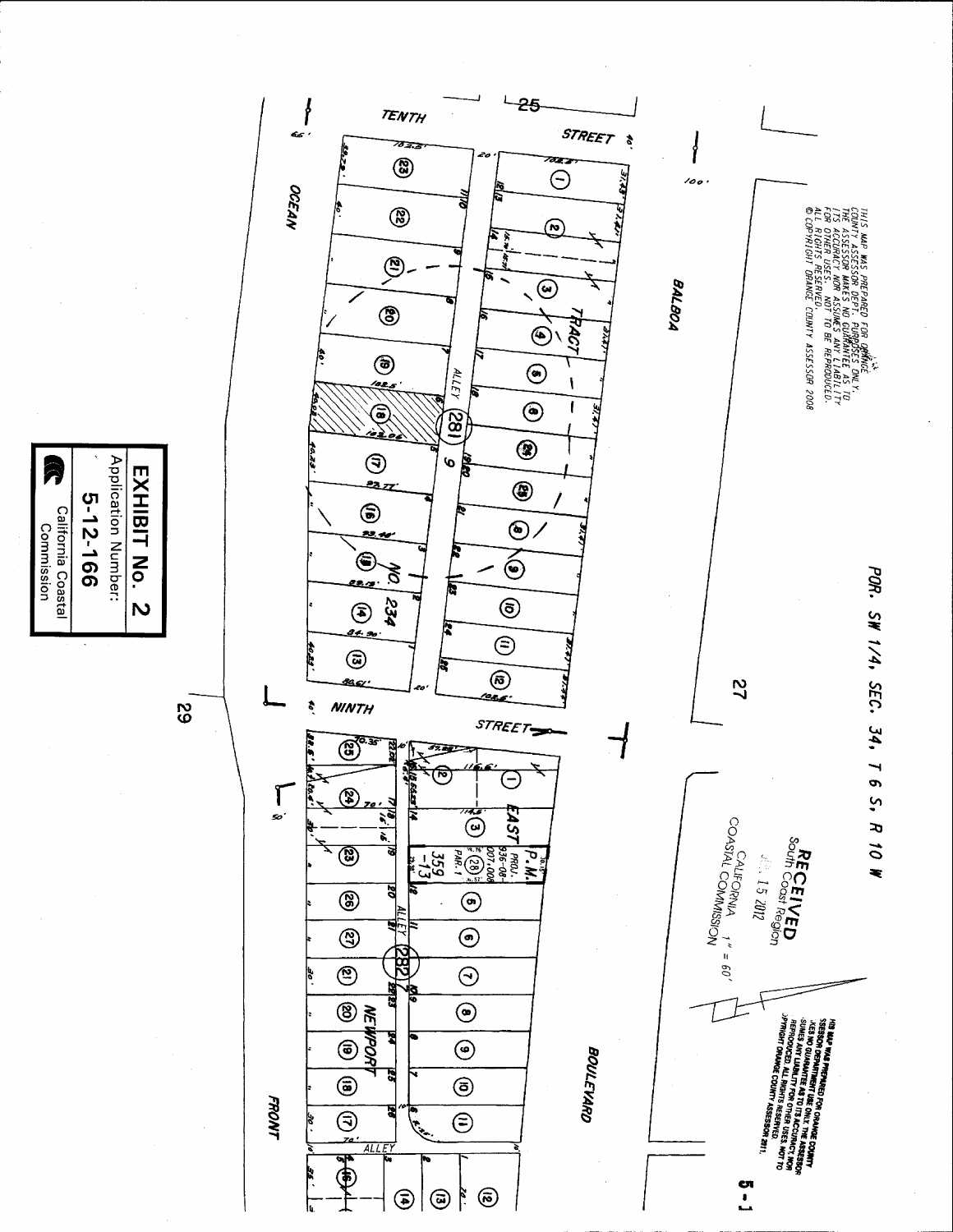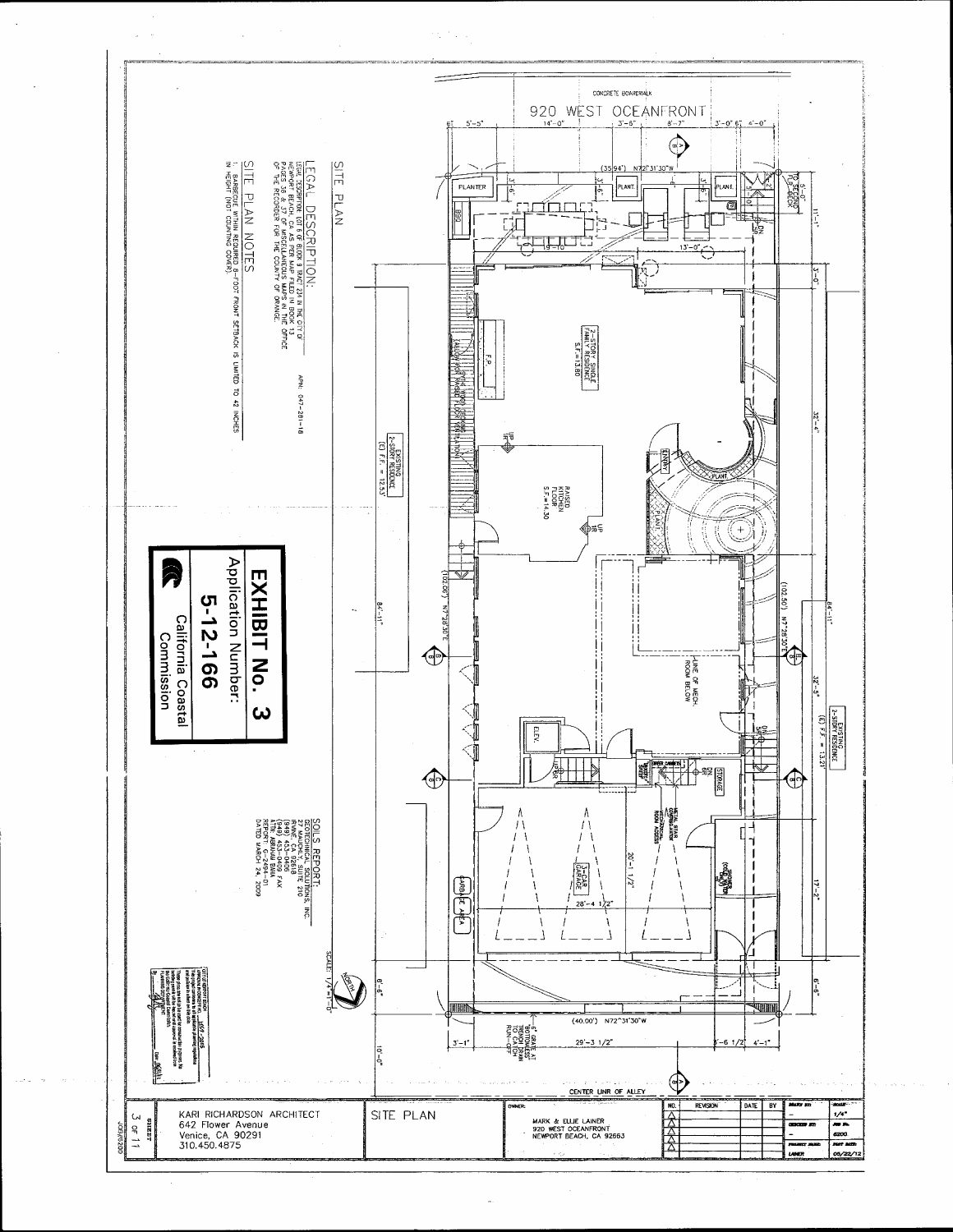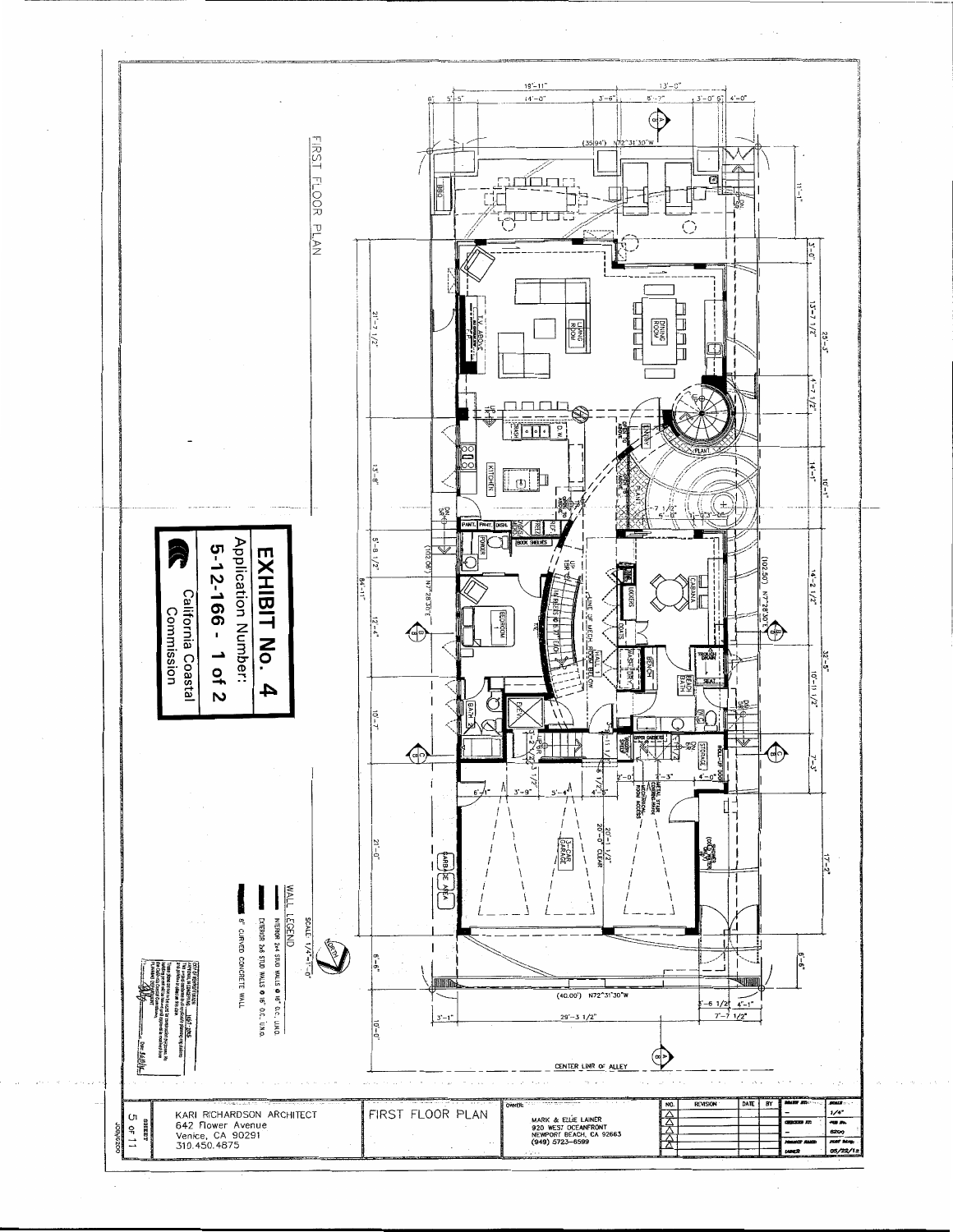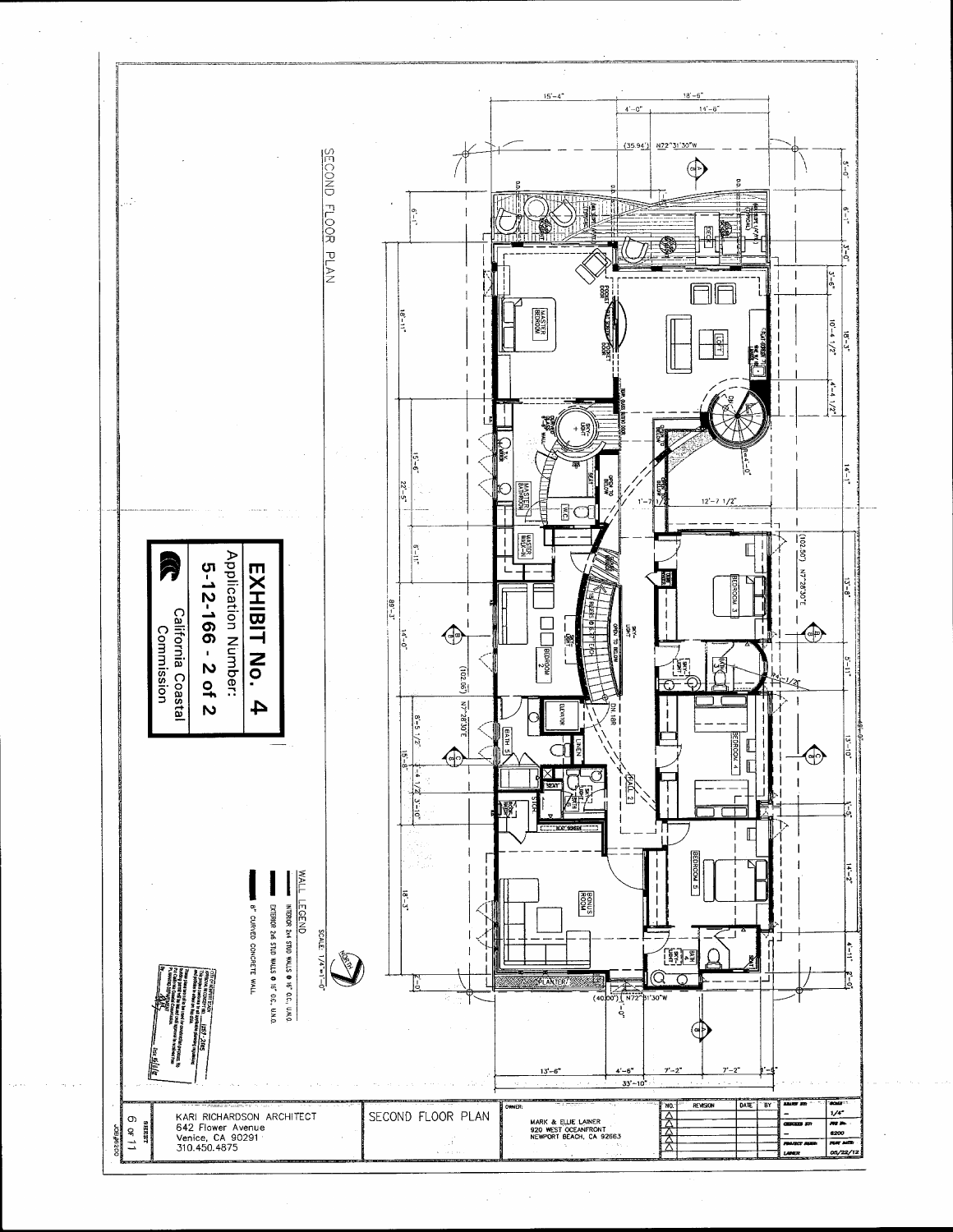